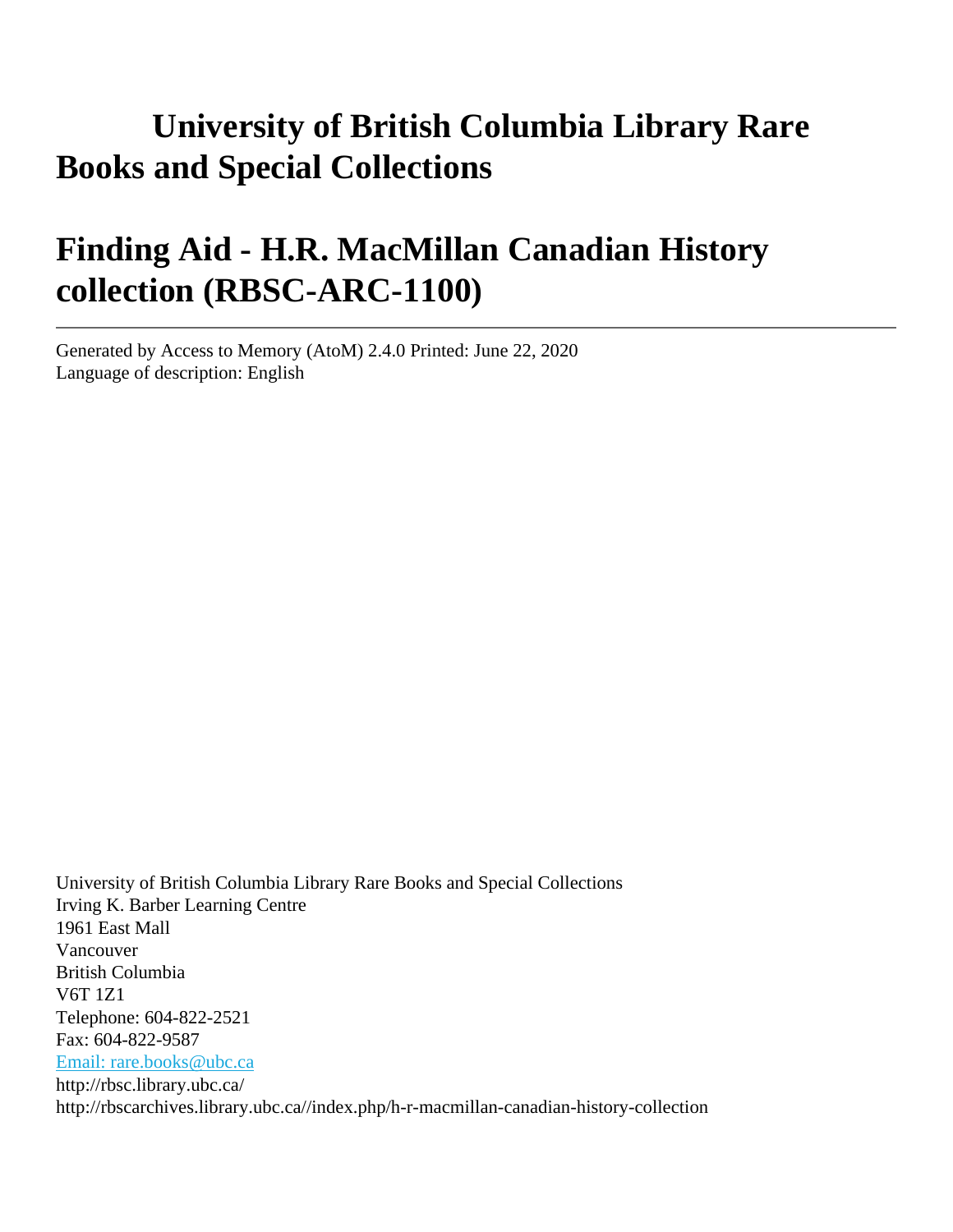## **Table of contents**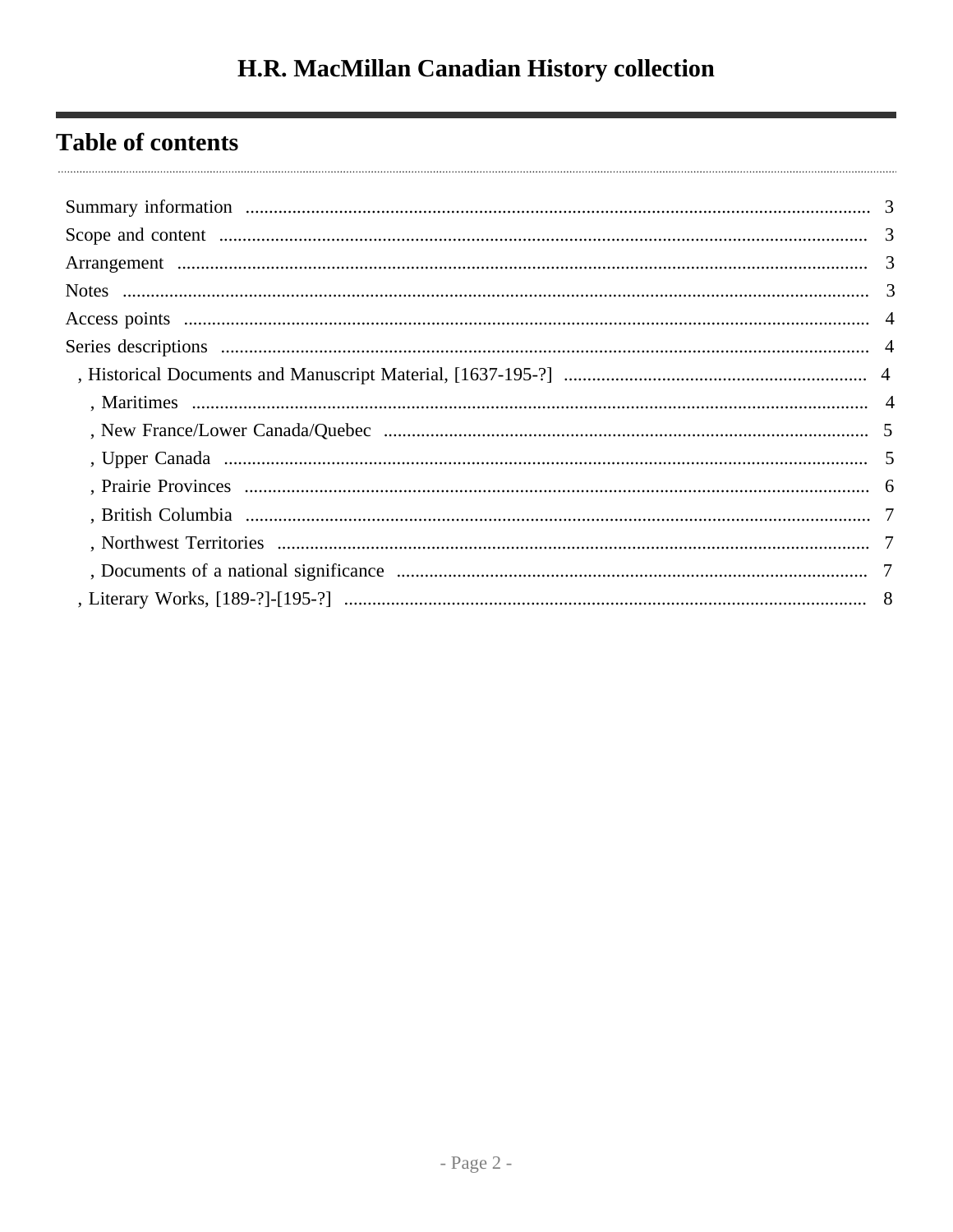### <span id="page-2-0"></span>**Summary information**

| <b>Repository:</b>                           | University of British Columbia Library Rare Books and Special<br>Collections |
|----------------------------------------------|------------------------------------------------------------------------------|
| <b>Title:</b>                                | H.R. MacMillan Canadian History collection                                   |
| ID:                                          | RBSC-ARC-1100                                                                |
| Date:                                        | 1585-[195-?] (date of creation)                                              |
| <b>Physical description:</b>                 | 14 cm of textual records and other materials.                                |
| Dates of creation,<br>revision and deletion: | Finding aid revised by Melanie Hardbattle in Spring 2002.                    |
| Note [generalNote]:                          | Photograph Identifier BC-488-489                                             |

### <span id="page-2-1"></span>**Scope and content**

The collection consists of correspondence, warrants, commissions, printed ordinances, a deed, a financial statement, literary works, other documentary forms, and a seal pertaining to various figures and events in Canadian history. MacMillan assembled the material from various sources. Also included is a photograph of a logging scene in Vancouver (ca. 1900) and of East Indigenous workers at Canadian Western Lumber Company, ca. 1900-1910.

### <span id="page-2-3"></span>**Notes**

### **Title notes**

### **Immediate source of acquisition**

The collection was donated to the University of British Columbia by H.R. MacMillan in 1956.

#### <span id="page-2-2"></span>**Arrangement**

Materials are arranged chronologically.

### **Finding aids**

Inventory available. PDF document attached.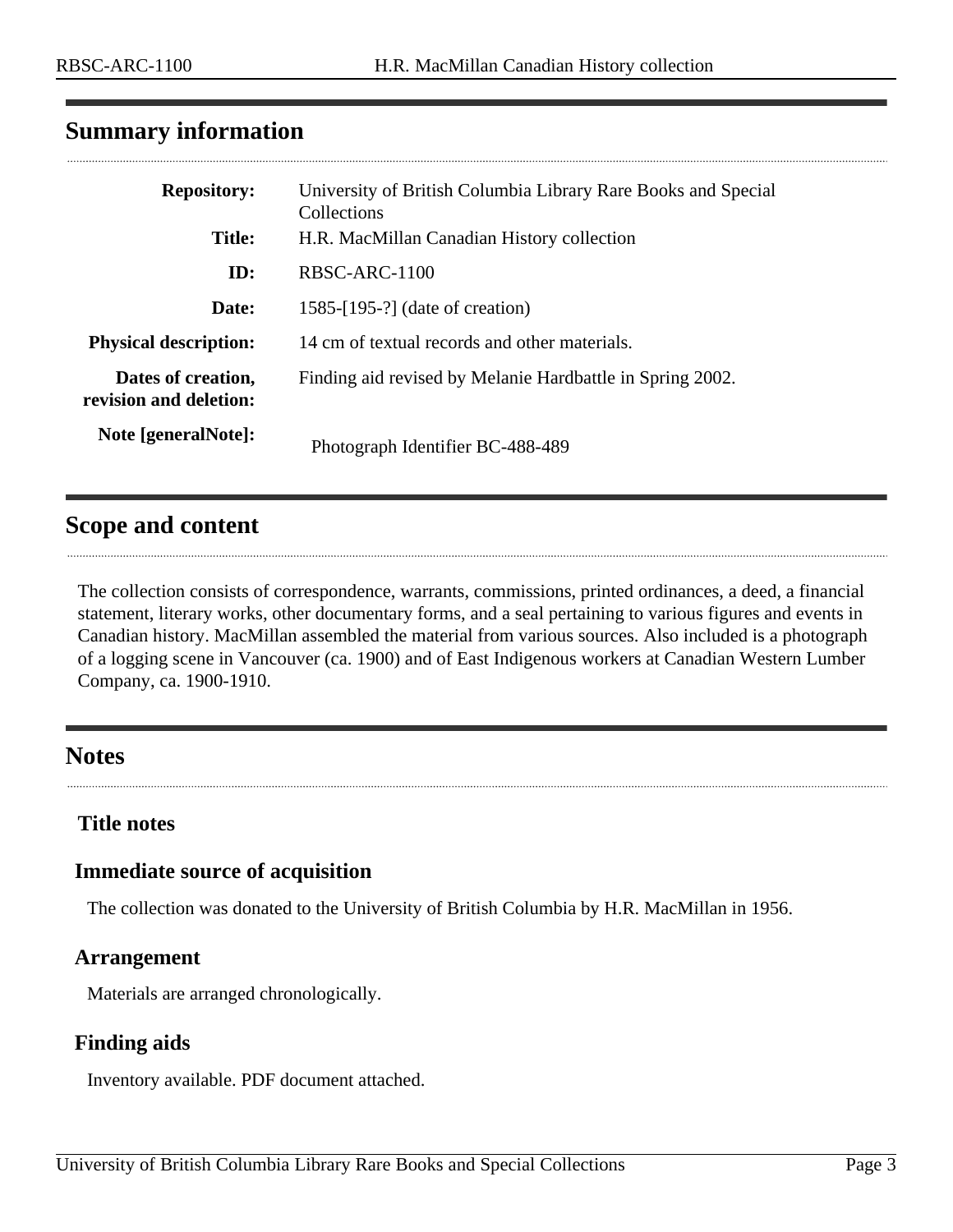#### **Accruals**

No further accruals expected.

#### **Other notes**

- **Publication status:** published
- **Physical description**: 14 cm of textual records 13 photographs 1 artifact

### <span id="page-3-0"></span>**Access points**

- MacMillan, Harvey Reginald
- MacMillan, Harvey Reginald (subject)
- Canadian Western Lumber Company (subject)
- Exploration, discovery and travel (subject)
- Government (subject)
- Land, settlement and immigration (subject)

### <span id="page-3-1"></span>**Series descriptions**

### <span id="page-3-2"></span>**Historical Documents and Manuscript Material**

Date: [1637-195-?] (date of creation)

Scope and content:

Series consists of originals and copies of historical documents and manuscript material and a related artifact.

Title based on contents of series.

#### Arrangement:

It has been arranged into the following sub-series according to regional significance: Maritimes, New France/Lower Canada/Quebec, Upper Canada, Manitoba, British Columbia, Northwest Territories, and Documents of national significance.

Publication status:

published

**File / item list**

#### <span id="page-3-3"></span>**Maritimes**

Date: 1789-[1892] (date of creation)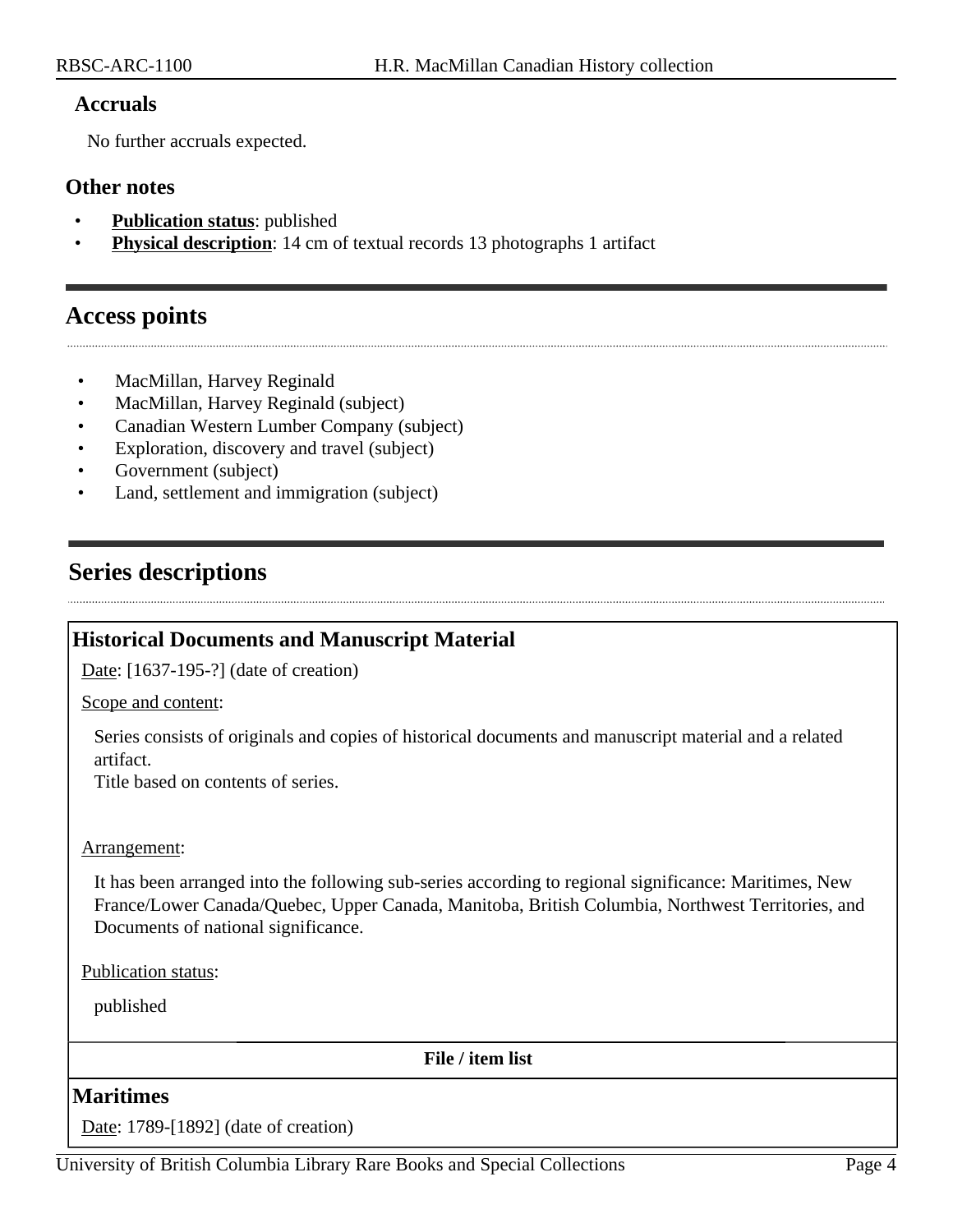#### Scope and content:

Sub-series consists of original manuscript correspondence and other documents pertaining to the history and development of the Maritime provinces. Records concern trade, government, political ties, population, and agriculture. Includes handwritten notations of Prime Minister Sir John Thompson regarding Newfoundland's entry into the Canadian Confederation and its interaction with the United States, a manuscript by John Haliburton concerning his impressions of Joseph Howe, as well as correspondence of George Leonard, James Montgomery and Edward Fanning. Title based on contents of sub-series.

#### Publication status:

#### published

| File / item list   |                                                                                  |              |               |           |
|--------------------|----------------------------------------------------------------------------------|--------------|---------------|-----------|
| Ref code           | Title                                                                            | Dates        | Access status | Container |
| RBSC-ARC-1100-1-02 | File - Haliburton, John C.                                                       |              |               |           |
| RBSC-ARC-1100-1-07 | File - Leonard, George                                                           | July 1, 1789 |               |           |
| RBSC-ARC-1100-1-08 | File - Montgomery, James -- Chief Baron<br>of the Court of Exchequer in Scotland | 1791-1792    |               |           |
| RBSC-ARC-1100-1-10 | File - Fanning, Edward                                                           | 1798         |               |           |
| RBSC-ARC-1100-2-09 | File - Thompson, John (1844-94)                                                  | [1890-1892]  |               |           |

#### <span id="page-4-0"></span>**New France/Lower Canada/Quebec**

Date: [1637]-1839 (date of creation)

#### Scope and content:

Sub-series consists of manuscript and printed material related to the political history of New France, Lower Canada, and Quebec. Includes original manuscript documents required for the ennoblement of Julien de Rihouei, sieur de Menizeran, and Jean Baptiste Yves Gamier, as well as two printed ordinances and a partial printed report of the Battle of St. Charles. Title based on contents of sub-series.

#### Publication status:

<span id="page-4-1"></span>

| File / item list    |                                            |              |               |           |  |
|---------------------|--------------------------------------------|--------------|---------------|-----------|--|
| Ref code            | Title                                      | Dates        | Access status | Container |  |
| RBSC-ARC-1100-1-04  | File - Julien de Rihouei and Jean Baptiste | August 30,   |               |           |  |
|                     | <b>Yves Garnier</b>                        | 1637; 1723   |               |           |  |
| RBSC-ARC-1100-1-09  | File - Quebec - Ordinances                 | February 24, |               |           |  |
|                     |                                            | 1792; 1839   |               |           |  |
| RBSC-ARC-1100-2-03  | File - Quebec                              | November 25, |               |           |  |
|                     |                                            | 1837         |               |           |  |
| <b>Upper Canada</b> |                                            |              |               |           |  |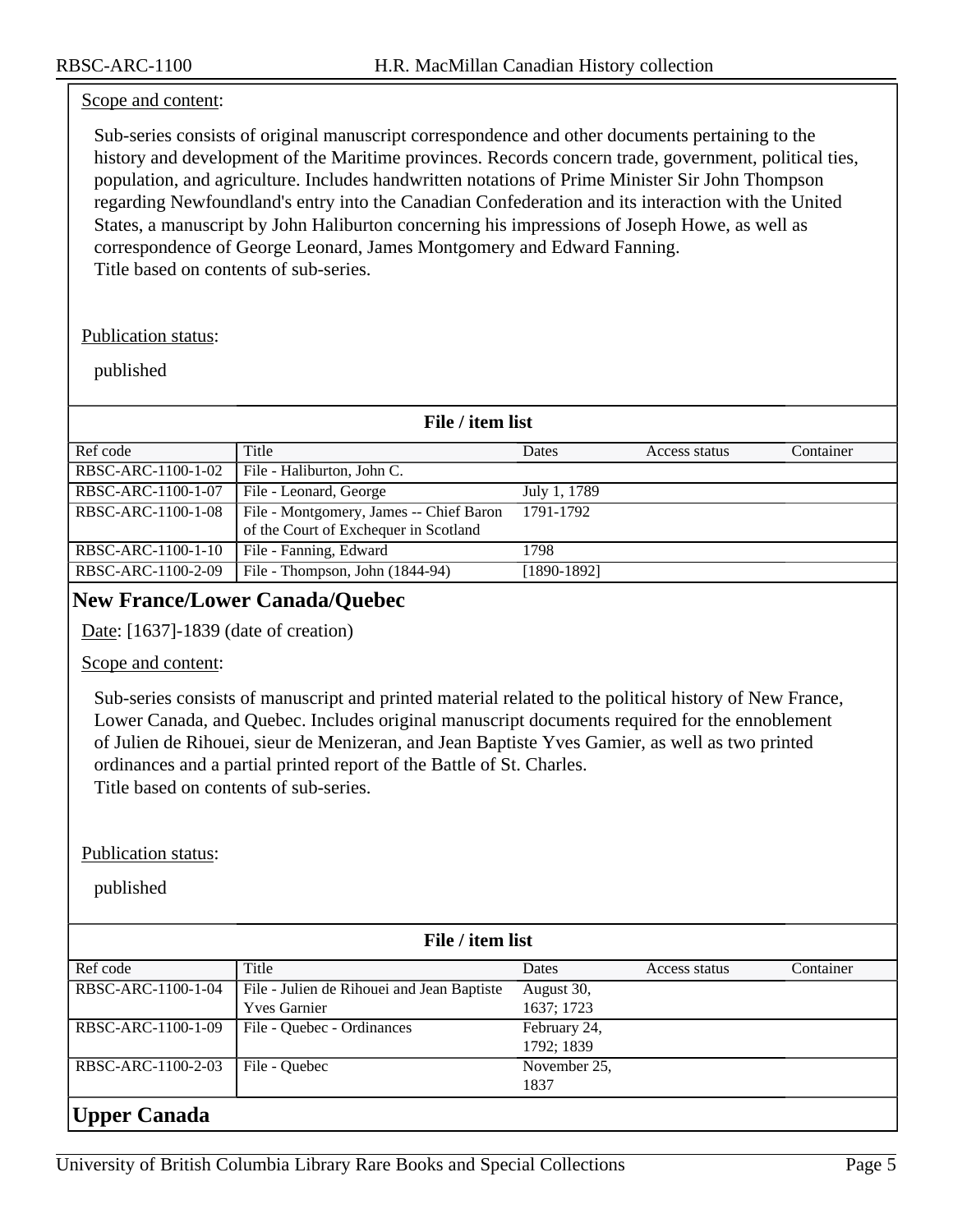Date: 1802-1828 (date of creation)

#### Scope and content:

Sub-series consists of an original land deed, with the Great Seal of Upper Canada attached, and warrants, with accompanying accounts and receipts, issued by Sir Peregrine Maitland, the Lieutenant Governor of Upper Canada, between 1818 and 1828. Title based on contents of sub-series.

Physical description: 215 items.

Publication status:

published

| File / item list   |                                |               |               |           |
|--------------------|--------------------------------|---------------|---------------|-----------|
| Ref code           | Title                          | Dates         | Access status | Container |
| RBSC-ARC-1100-1-11 | File - McDonell, Miles         | May 17, 1802  |               |           |
| RBSC-ARC-1100-1-14 | File - Maitland, Sir Peregrine | January-      |               |           |
|                    | $(1777-1854) - Part 1 of 5$    | December 1824 |               |           |
| RBSC-ARC-1100-1-15 | File - Maitland, Sir Peregrine | January-      |               |           |
|                    | $(1777-1854) - Part 2 of 5$    | December 1824 |               |           |
| RBSC-ARC-1100-1-16 | File - Maitland, Sir Peregrine | January-      |               |           |
|                    | $(1777-1854) - Part 3 of 5$    | December 1824 |               |           |
| RBSC-ARC-1100-1-17 | File - Maitland, Sir Peregrine | January-      |               |           |
|                    | $(1777-1854) - Part 4 of 5$    | December 1824 |               |           |
| RBSC-ARC-1100-1-18 | File - Maitland, Sir Peregrine | January-      |               |           |
|                    | $(1777-1854) - Part 5 of 5$    | December 1824 |               |           |

### <span id="page-5-0"></span>**Prairie Provinces**

Date: 1876-[195-?] (date of creation)

Scope and content:

Sub-series consists of an original and copies of documents pertaining to the Prairies Provinces, including a photostat copy of Francois Antoine Laroque's journal for his 1805 journey from Fort Assiniboine to the Rocky Mountains, an original commission appointing Alexander Morris Commissioner regarding Lands of Occupants claims in Manitoba in 1876, and typescript copies of letters pertaining to the Laurier-Greenway Compromise on the Manitoba School Question in 1897. Title based on contents of sub-series.

Publication status:

| File / item list |                                                        |       |               |           |  |
|------------------|--------------------------------------------------------|-------|---------------|-----------|--|
| Ref code         | Title                                                  | Dates | Access status | Container |  |
|                  | RBSC-ARC-1100-1-12   File - Larocque, Francois Antoine | 1805  |               |           |  |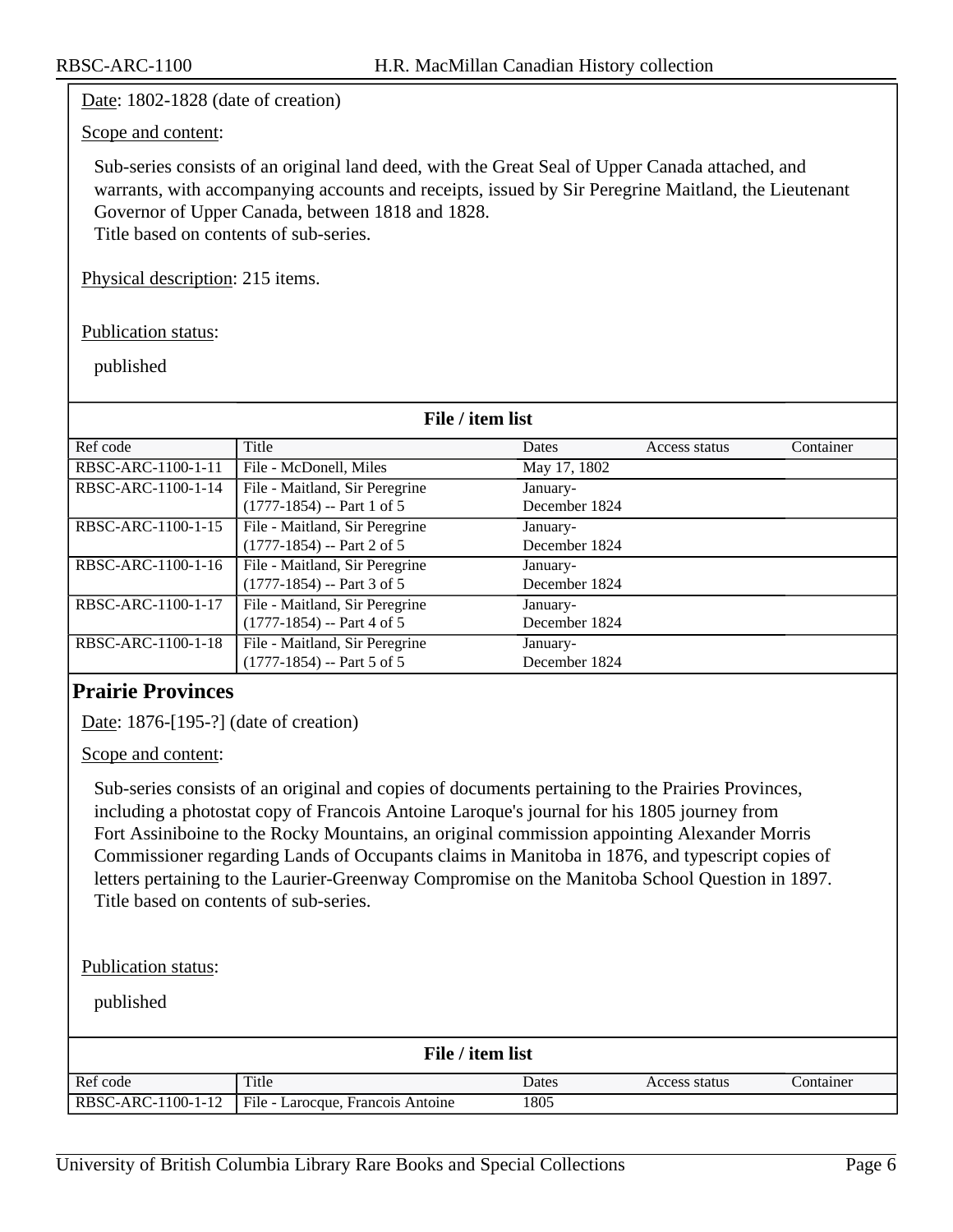| RBSC-ARC-1100-2-07 | File - Morris, Alexander, 1826-1889<br>(Part 3 of 3) | January 21,<br>876 |
|--------------------|------------------------------------------------------|--------------------|
| RBSC-ARC-1100-2-11 | File - Manitoba School Question                      | 1897               |

### <span id="page-6-0"></span>**British Columbia**

Date: 1852; [195-?] (date of creation)

Scope and content:

Sub-series consists of original and photostat copies of correspondence related to the exploration of British Columbia. Includes a photostat copy of a letter by Robert Gray regarding Nootka Sound (1788) and an original 1852 letter from Sir George Simpson to Hector McKenzie and John W. Simpson pertaining to an expedition to the Pacific Coast by Belanger. Title based on contents of sub-series.

Publication status:

<span id="page-6-2"></span><span id="page-6-1"></span>

|                                                                      | File / item list                                     |                      |               |           |
|----------------------------------------------------------------------|------------------------------------------------------|----------------------|---------------|-----------|
| Ref code                                                             | Title                                                | Dates                | Access status | Container |
| RBSC-ARC-1100-1-?                                                    | File - [Gray, Robert], 1755-1806                     | September            |               |           |
|                                                                      |                                                      | 21, 1788;            |               |           |
|                                                                      |                                                      | September 7,<br>1789 |               |           |
| RBSC-ARC-1100-2-04                                                   | File - Simpson, Sir George (1787-1860)               | May 3, 1852          |               |           |
| <b>Northwest Territories</b>                                         |                                                      |                      |               |           |
| Date: 1872 (date of creation)                                        |                                                      |                      |               |           |
| Scope and content:                                                   |                                                      |                      |               |           |
| Title based on contents of sub-series.<br><b>Publication status:</b> |                                                      |                      |               |           |
| published                                                            |                                                      |                      |               |           |
|                                                                      | File / item list                                     |                      |               |           |
| Ref code                                                             | Title                                                | Dates                | Access status | Container |
| RBSC-ARC-1100-2-05                                                   | File - Morris, Alexander, 1826-1889<br>(Part 1 of 3) | October 2, 1872      |               |           |
| RBSC-ARC-1100-2-06                                                   | File - Morris, Alexander, 1826-1889<br>(Part 2 of 3) | October 2, 1872      |               |           |
|                                                                      | Documents of a national significance                 |                      |               |           |
|                                                                      |                                                      |                      |               |           |
|                                                                      | Date: $1807$ -[post-1905] (date of creation)         |                      |               |           |